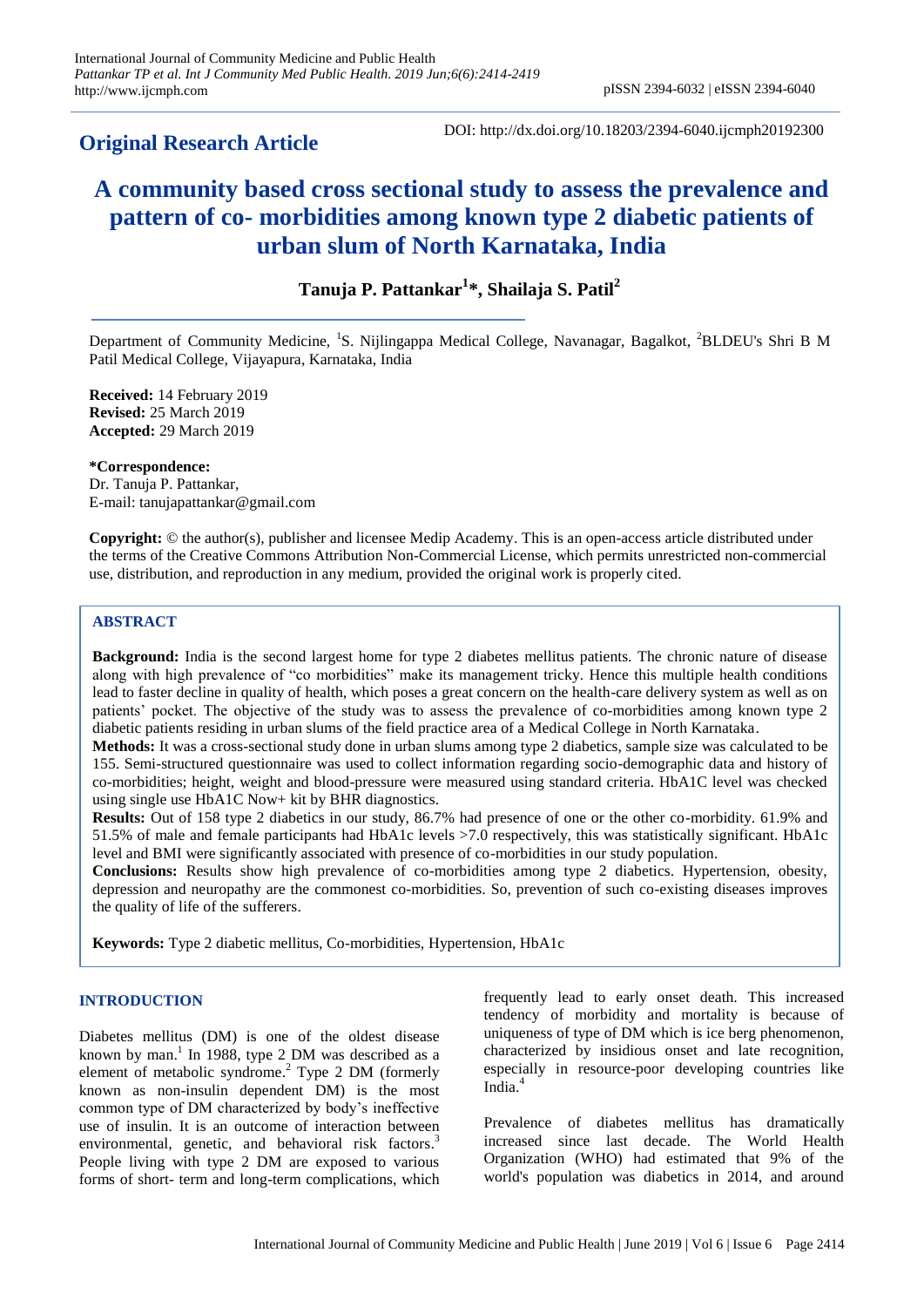90% of them were having type 2 diabetes mellitus. It is estimated that, type 2 diabetes leads to 5 million deaths every year, usually from cardiovascular diseases (CVD). It is expected to rise to 7th cause of death globally by  $2030<sup>5</sup>$  Type 2 DM is the disease associated with life style changes; therefore its load is raising in low and middle income countries, as a result of influence of recent urbanization and industrialization.

India is the epicenter for diabetes mellitus epidemic in the world.<sup>6</sup> It has second highest number of population with diabetes mellitus i.e.,  $\approx 69$  million individuals as of 2015.<sup>6</sup> India has topped the world with the highest number of people living with type 2 diabetes mellitus in 2000, followed by China and United States in second and third place respectively.<sup>7</sup> Hence it is called Capital of diabetes mellitus. Apart from being a chronic debilitating disease the high prevalence of co-existing chronic medical conditions or "co morbidities" make diabetes management a grueling task for the patient as well as for treating physicians.<sup>8</sup> Preceding studies have established that most adults with diabetes have at least one co morbid state and 40% have three or more co morbid states, but still the perspective of the physicians and treatment strategies are more focused on management of diabetes alone.<sup>9,10</sup> For best health care delivery and for developing strategies that support self-management among the diabetes patients, we need to realize how the number, type, and severity of co morbidities influence these patients' management. In an overburdened health care system like India co morbid conditions may transform the providers' attention away from diabetes.<sup>8</sup> Co morbidities may also serve as competing demands on patients' resources, and possibly reduce the amount of time and energy left for diabetes self-care. Even conditions not straight away related to diabetes, such as pain and depression, are more prevalent in diabetics, thus stressing the need to take into account both diabetes-related and non-diabetes related co morbidities. Prior studies done in various parts of India have mostly concentrated on single co morbidities like either hypertension or depression or retinopathy etc. So, we conducted this study in the urban slum to emphasize on all the important co-morbidities that may be present in the type 2 diabetic patients.

# *Objectives*

The objective of the study was to assess the prevalence of co-morbidities among known type 2 diabetic patients residing in the Urban slums of the field practice area of a Medical College in North Karnataka.

# **METHODS**

It was a community based cross sectional study, conducted in the urban field practice area (Slum population) of BLDEU's Sri B M Patil Medical College, Vijayapur which is situated in North Karnataka. The study was conducted between January 2016 and December 2016. The study population was known type 2 diabetic patients, they were identified by house to house survey of the area. The sample size was obtained by taking prevalence of self-reported type 2 diabetes mellitus as 10.22%, in Karnataka at 95% confidence interval and 5% absolute allowable error.<sup>11</sup> The formula used for calculation was  $n=4pq/l^2$ , sample size came to be 141, after taking 10% of non-compliance rate, final sample size calculated was around 155. People with known history of type 2 diabetes mellitus aged between 30-65 years were included in the study and diabetics patients aged <30 years and >65 years; people with gestational DM and type -1 diabetes mellitus patients and those who are not willing to participate in study were excluded from the study.

After obtaining ethical clearance from the Institutional ethical committee, the study was carried out. The purpose and nature of the study and confidentiality of the data were explained to the participants and their consent was taken, total 1260 houses were included for house to house survey covering the population of 10000, and enumeration of all the known type 2 diabetics in the age group of 30–65 yrs residing in the area was done. Participants who fulfilled the inclusion criteria were then interviewed using semi structured questionnaire to assess the socio-demographic characters and history of diabetic complications and co-morbidities, PHQ-9 was used to assess the depression.

Height was measured by using non stretchable measuring tape to the nearest of 0.1 cm. Weight was recorded using a standardized Bathroom weighing scale to the nearest of 0.1kg. Body mass index was then calculated. Two readings of blood pressure was recorded 5 minutes apart using a mercury sphygmomanometer on right arm in sitting posture. Average of two readings was used for analysis. Blood HbA1c levels were measured by using HbA1c Now+ Single use Kit.

# *Statistical analysis*

The data was compiled in Microsoft (MS) Excel sheet and analyzed using SPSS (Statistical Package for Social Sciences) software version 16.0. All characteristics were summarized descriptively as numbers, percentage, and graphs wherever necessary. Chi square test  $(\chi^2)$  was employed to determine the significance of associations between C-morbidities and socio-demographic data.

# **RESULTS**

158 people with type 2 diabetes mellitus participated in the study. A majority of 36.7% of the participants belonged to age group of 30–40 yrs, followed by 26.6% belonging to age group of 51–60 yrs. Gender distribution of the study participants showed that 60.1% were females and 39.9% were males. Distribution of marital status revealed that a majority of 90% were currently married, 8.9% were either widow, widower or separated. 66.5% belonged to Hindu religion and remaining 33.5%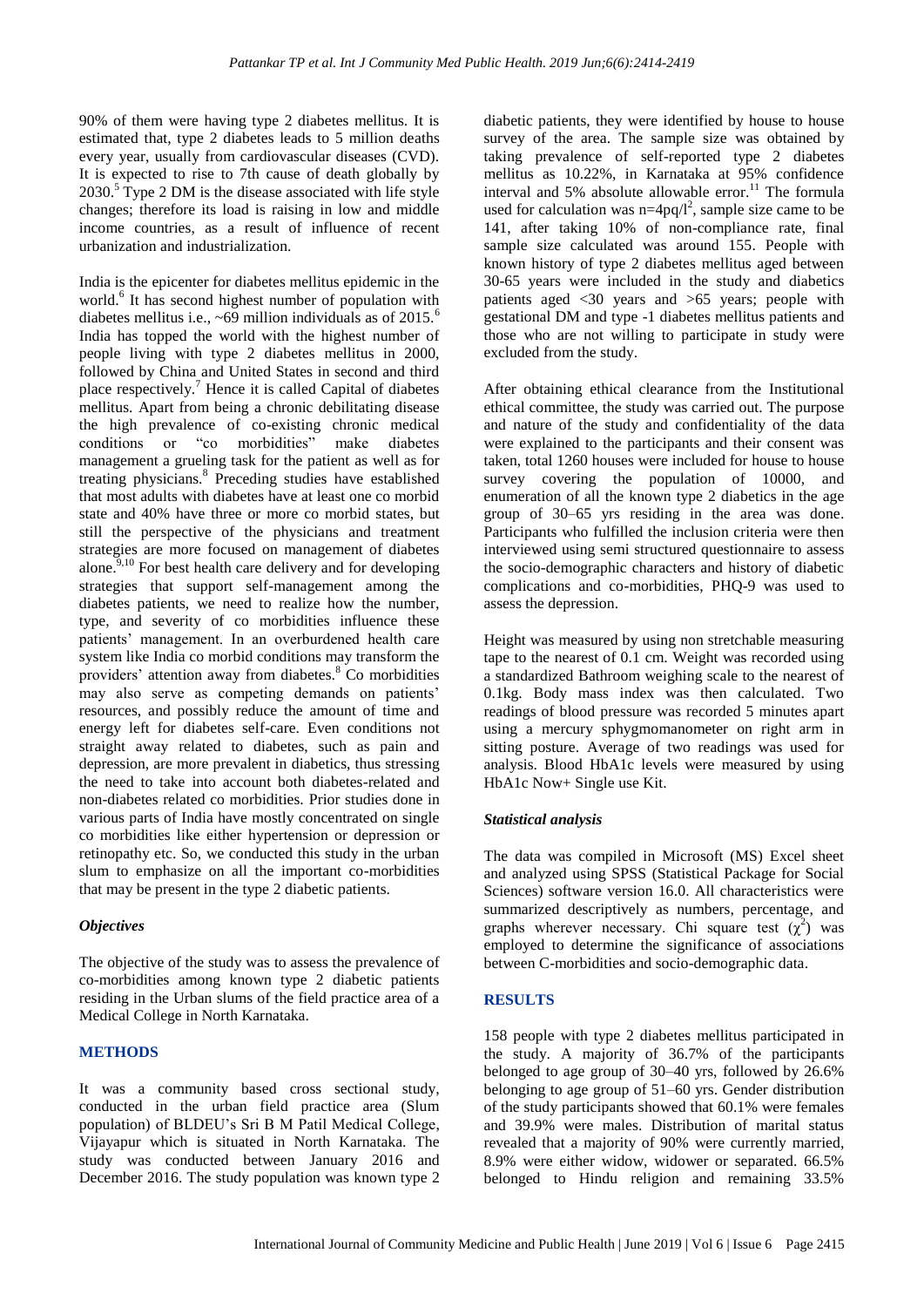belonged to Muslim religion. Distribution of study population as per their education showed that, majority of 36.7% never had any formal schooling. More than  $\approx 66\%$ of the study participants were in Class IV and V of modified B. G. Prasad classification. In our study 45% of the participants resided in nuclear family, followed by 34.8% in joint family and 20.3% in three generation family.

#### **Table 1: Socio - demographic profile of study population.**

| <b>Background variables</b> | N                       | $\frac{0}{0}$   |                  |
|-----------------------------|-------------------------|-----------------|------------------|
|                             | 30-40                   | 58              | 36.7             |
|                             | $41 - 50$               | 36              | 22.8             |
| Age (in years)              | $51-60$                 | 42              | 26.6             |
|                             | $>60$                   | 22              | 13.9             |
| <b>Sex</b>                  | Male                    | 63              | 39.9             |
|                             | Female                  | 95              | 60.1             |
|                             | Married                 | 142             | 89.9             |
| <b>Marital status</b>       | Unmarried               | $\overline{2}$  | 1.3              |
|                             | Widow/widower/separated | 14              | 8.9              |
| <b>Religion</b>             | Hindu                   | 105             | 66.5             |
|                             | <b>Muslim</b>           | $\overline{53}$ | 33.5             |
|                             | No formal education     | 58              | 36.7             |
| <b>Education</b>            | Primary school          | 56              | 35.4             |
|                             | High school             | 34              | 21.5             |
|                             | Pre university          | 10              | 6.3              |
|                             | Government              | 50              | 31.6             |
|                             | Private                 | 51              | 32.3             |
| Occupation                  | Self employed           | 36              | 22.8             |
|                             | Home maker              | 21              | 13.3             |
|                             | I(>6528)                | $\overline{2}$  | $\overline{1.3}$ |
| <b>SES</b>                  | II $(3264 - 6527)$      | 17              | 10.8             |
|                             | III (1959 - 3263)       | 35              | 22.2             |
|                             | IV (979 - 1958)         | 56              | 35.4             |
|                             | V ( < 978)              | 48              | 30.4             |
|                             | Nuclear                 | 71              | 44.9             |
| <b>Type of family</b>       | Joint                   | 55              | 34.8             |
|                             | Extended                | 32              | 20.3             |
| <b>Total</b>                |                         | 158             | 100              |

#### **Table 2: Prevalence of comorbidities among the known type 2 diabetic patients.**

| <b>Sl.no</b>   | <b>Comorbidities</b>       | Male(63) |               | Female (95)    |               | <b>Total (158)</b> |               |
|----------------|----------------------------|----------|---------------|----------------|---------------|--------------------|---------------|
|                |                            | N        | $\frac{0}{0}$ | N              | $\frac{0}{0}$ | N                  | $\frac{0}{0}$ |
|                | Hypoglycemia/Hyperglycemia | 33       | 52.4          | 46             | 48.4          | 79                 | 49.7          |
| $\overline{2}$ | Visual problems            |          | 4.7           | 04             | 4.2           | 07                 | 4.4           |
| 3              | Renal disease              |          | 3.2           | 0 <sub>1</sub> | 1.0           | 03                 | 1.9           |
| $\overline{4}$ | Neuropathy                 | 13       | 20.6          | 07             | 7.4           | 20                 | 12.6          |
| 5              | Hypertension               | 29       | 46.0          | 46             | 48.4          | 75                 | 47.2          |
| 6              | Urinary tract infection    | 17       | 26.9          | 15             | 15.8          | 32                 | 20.1          |
| 7              | Depression                 | 21       | 33.3          | 09             | 9.5           | 30                 | 18.8          |
| 8              | Obesity                    | 33       | 52.4          | 56             | 58.9          | 89                 | 55.9          |
| 9              | Heart disease              | 04       | 6.3           | 02             | 2.1           | 06                 | 3.7           |
| 10             | N <sub>il</sub>            | 10       | 15.9          |                | 11.6          | 21                 | 13.2          |

Distribution of pattern of co-morbidities among diabetics showed that 86.8% of the participants had either one or more co-morbidities along with type 2 diabetes mellitus. Obesity was most commonest with 55.9% of patients suffering, followed by hyper/hypoglycemia (49.7%), hypertension (47.2%), urinary tract infection (20.1%), depression (18.2%), neuropathy, heart disease and renal disease. Both among male and female participants hypertension was commonest co-morbidity with 46% and 48.4% respectively and also hypo/hyperglycemia which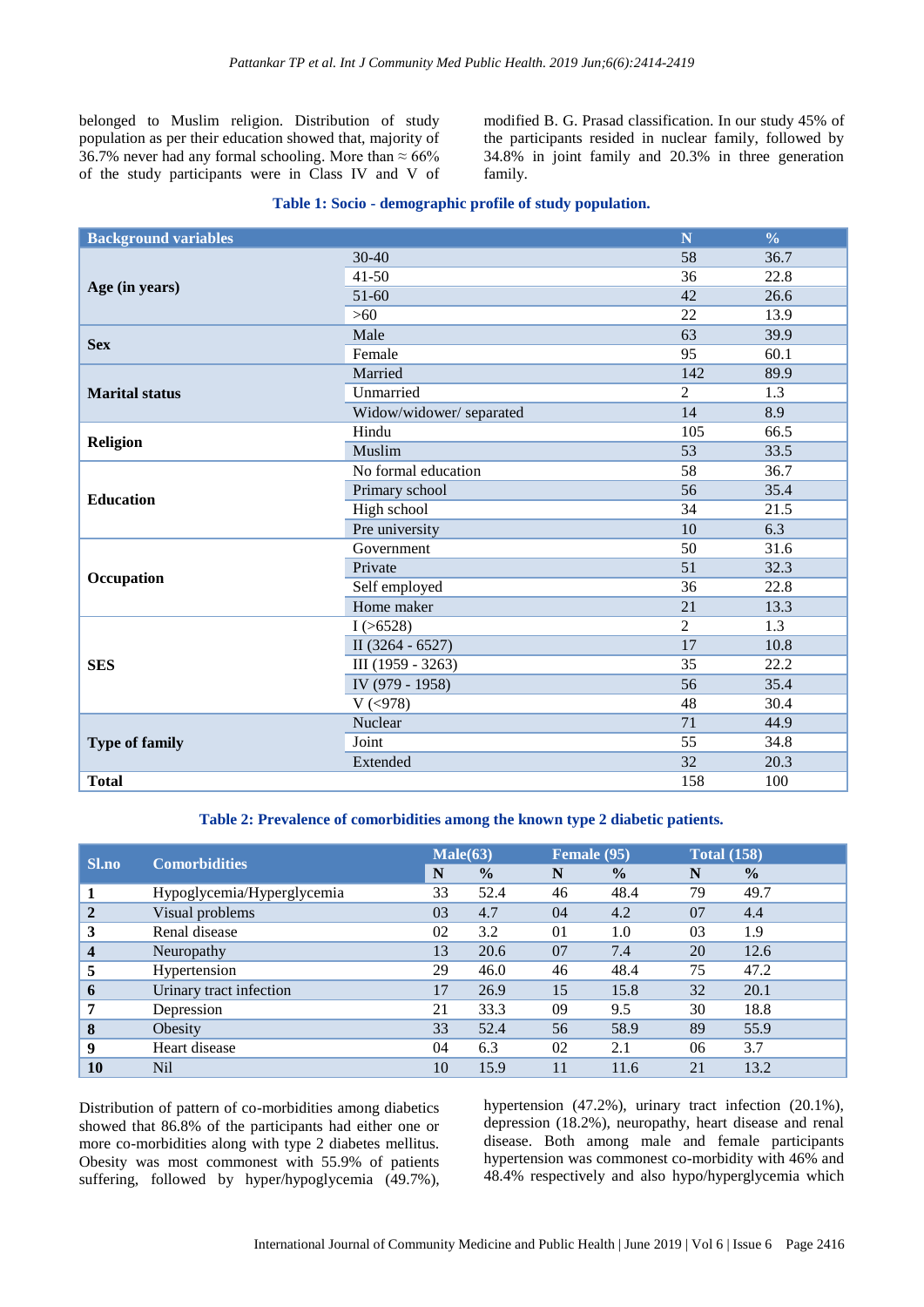was seen among 52.4% of males and 48.4% females. Co morbidities like depression and heart disease was seen most commonly in males than in female participants

whereas glycemic control was poor in both male and females with 61.9% and 51.5% respectively having HbA1c levels >7.0.

#### **Table 3: Distribution of glycemic control (HbA1C levels) among male and female participants.**

| <b>HBA1C</b> levels |        | N | <b>Excellent</b><br>$(4.5-6.4)$<br>$(n=13)$<br>$\frac{0}{0}$ |    | Good<br>$(6.5-7.0)$<br>$(n=57)$<br>$\frac{0}{0}$ |    | <b>Acceptable</b><br>$(7.1 - 8.0)$<br>$(n=69)$<br>$\frac{0}{0}$<br>N |  | <b>Poor</b><br>( > 8.0)<br>$(n=19)$<br>$\frac{0}{0}$ | <b>Total</b><br>$(n=158)$ | <b>P</b> value |
|---------------------|--------|---|--------------------------------------------------------------|----|--------------------------------------------------|----|----------------------------------------------------------------------|--|------------------------------------------------------|---------------------------|----------------|
| Gender              | Male   |   | 7.9                                                          | 19 | 30.1                                             | 26 | 41.3                                                                 |  | 20.7                                                 | 63                        |                |
|                     | Female | 8 | 8.4                                                          | 38 | 40.0                                             | 43 | 45.3                                                                 |  | 6.3                                                  | 95                        | 0.037          |

# **Table 4: Distribution of socio-demographic characteristics of type 2 diabetes patients by presence of comorbidity status.**

|                         | <b>Characteristics</b> | <b>Total</b>    |                  |                 | <b>Comorbidity present</b> |                          | <b>Comorbidity absent</b> | Chi square<br>test               |  |  |  |  |  |  |
|-------------------------|------------------------|-----------------|------------------|-----------------|----------------------------|--------------------------|---------------------------|----------------------------------|--|--|--|--|--|--|
| <b>Sl. No.</b>          |                        | $(n=158)$       |                  |                 | $(n=137)$                  |                          | $(n=21)$                  |                                  |  |  |  |  |  |  |
|                         | HbA1C levels           | ${\bf N}$       | $\frac{0}{0}$    | ${\bf N}$       | $\frac{0}{0}$              | N                        | $\frac{0}{0}$             |                                  |  |  |  |  |  |  |
| $\mathbf{1}$            | Excellent (4.5-6.4)    | 13              | 8.2              | $\overline{2}$  | $\overline{1.5}$           | 11                       | 52.4                      |                                  |  |  |  |  |  |  |
|                         | Good (6.5-7.0)         | 57              | 36.1             | 52              | 37.9                       | 5                        | 23.8                      | $\chi^2$ =59.45                  |  |  |  |  |  |  |
|                         | Acceptable $(7.1-8.0)$ | 69              | 43.6             | 65              | 47.4                       | $\overline{4}$           | 19.0                      | p<0.0001                         |  |  |  |  |  |  |
|                         | Poor $( > 8.0)$        | 19              | 12.1             | 18              | 13.2                       | 1                        | 4.8                       |                                  |  |  |  |  |  |  |
|                         | Age in yrs             |                 |                  |                 |                            |                          |                           |                                  |  |  |  |  |  |  |
|                         | 30-40                  | 58              | 36.7             | 49              | 35.7                       | 9                        | 42.8                      |                                  |  |  |  |  |  |  |
|                         | $41 - 50$              | 36              | 22.8             | 31              | 22.6                       | 5                        | 23.8                      | $\chi^2$ =1.756                  |  |  |  |  |  |  |
| $\boldsymbol{2}$        | 51-60                  | 42              | 26.6             |                 | 26.3                       |                          | 28.6                      | $p=0.624$                        |  |  |  |  |  |  |
|                         | $>60$                  | 22              | 13.9             | 36<br>21        | 15.4                       | 6<br>$\mathbf{1}$        | 4.8                       |                                  |  |  |  |  |  |  |
|                         | Gender                 |                 |                  |                 |                            |                          |                           |                                  |  |  |  |  |  |  |
| $\mathbf{3}$            | Male                   | 63              | 39.9             | 51              | 37.2                       | 12                       | 57.1                      | $\chi^2 = 3.0127$                |  |  |  |  |  |  |
|                         | Female                 | $\overline{95}$ | 60.1             | 86              | 62.8                       |                          |                           | $p=0.082$                        |  |  |  |  |  |  |
|                         | Marital status         |                 |                  |                 |                            | 9<br>42.9                |                           |                                  |  |  |  |  |  |  |
|                         |                        | 142             |                  | 124             | 90.5                       |                          | 85.7                      |                                  |  |  |  |  |  |  |
| $\overline{\mathbf{4}}$ | Married                |                 | 89.9             |                 |                            | 18                       |                           | $\chi^2$ =2.397<br>$\mu$ =0.3016 |  |  |  |  |  |  |
|                         | Unmarried              | $\overline{2}$  | $\overline{1.3}$ | $\mathbf{1}$    | 0.7                        | $\mathbf{1}$             | 4.8                       |                                  |  |  |  |  |  |  |
|                         | Widow/widower          | 14              | 8.9              | 12              | 8.8                        | $\overline{2}$           | 9.5                       |                                  |  |  |  |  |  |  |
|                         | Religion               |                 |                  |                 |                            |                          |                           | $\chi^2 = 0.225$                 |  |  |  |  |  |  |
| 5                       | Hindu                  | 105             | 66.5             | 92              | 67.1                       | 13                       | 61.9                      | $p=0.635$                        |  |  |  |  |  |  |
|                         | Muslim                 | 53              | 33.5             | 45              | 32.9                       | 8                        | 38.1                      |                                  |  |  |  |  |  |  |
|                         | Socio economic status  |                 |                  |                 |                            |                          |                           |                                  |  |  |  |  |  |  |
|                         | Class I                | $\overline{2}$  | 1.3              | $\mathbf{1}$    | 0.7                        | $\mathbf{1}$             | 4.8                       |                                  |  |  |  |  |  |  |
| 6                       | Class II               | 17              | 10.8             | 15              | 10.9                       | $\overline{2}$           | 9.5                       | $\chi^2$ =2.585                  |  |  |  |  |  |  |
|                         | Class III              | 35              | 22.2             | 31              | 22.6                       | $\overline{\mathcal{L}}$ | 19.0                      | p=0.629                          |  |  |  |  |  |  |
|                         | Class IV               | 56              | 35.4             | 49              | 35.7                       | 7                        | 33.3                      |                                  |  |  |  |  |  |  |
|                         | Class V                | 48              | 30.4             | $\overline{41}$ | 29.9                       | $\overline{7}$           | 33.3                      |                                  |  |  |  |  |  |  |
| 7                       | Family h/o diabetes    |                 |                  |                 |                            |                          |                           | $\chi^2$ =0.0132                 |  |  |  |  |  |  |
|                         | Yes                    | 14              | 8.8              | $\overline{12}$ | 8.7                        | $\overline{2}$           | 9.5                       | $p=0.905$                        |  |  |  |  |  |  |
|                         | No                     | 144             | 91.2             | 125             | 91.3                       | 19                       | 90.5                      |                                  |  |  |  |  |  |  |
|                         | <b>BMI</b>             |                 |                  |                 |                            |                          |                           |                                  |  |  |  |  |  |  |
| 8                       | Underweight            | 11              | 6.9              | $\overline{4}$  | 2.9                        | 7                        | 33.3                      | $\chi^2 = 26.77$<br>p<0.0001     |  |  |  |  |  |  |
|                         | Normal                 | $\overline{28}$ | 17.7             | $\overline{24}$ | 17.5                       | $\overline{4}$           | 19.0                      |                                  |  |  |  |  |  |  |
|                         | Overweight             | 89              | 56.4             | 82              | 59.8                       | 7                        | 33.3                      |                                  |  |  |  |  |  |  |
|                         | obese                  | $\overline{30}$ | 19.0             | $\overline{27}$ | 19.7                       | $\overline{3}$           | 14.3                      |                                  |  |  |  |  |  |  |

Table showing effect of socio demographic characteristics over the presence of co-morbidities revealed that only BMI and HbA1c levels had statistical significant effect over presence of co-morbidities, while

other factors like age, gender, marital status, SES, family history of DM had no statistically significant effect in our study**.**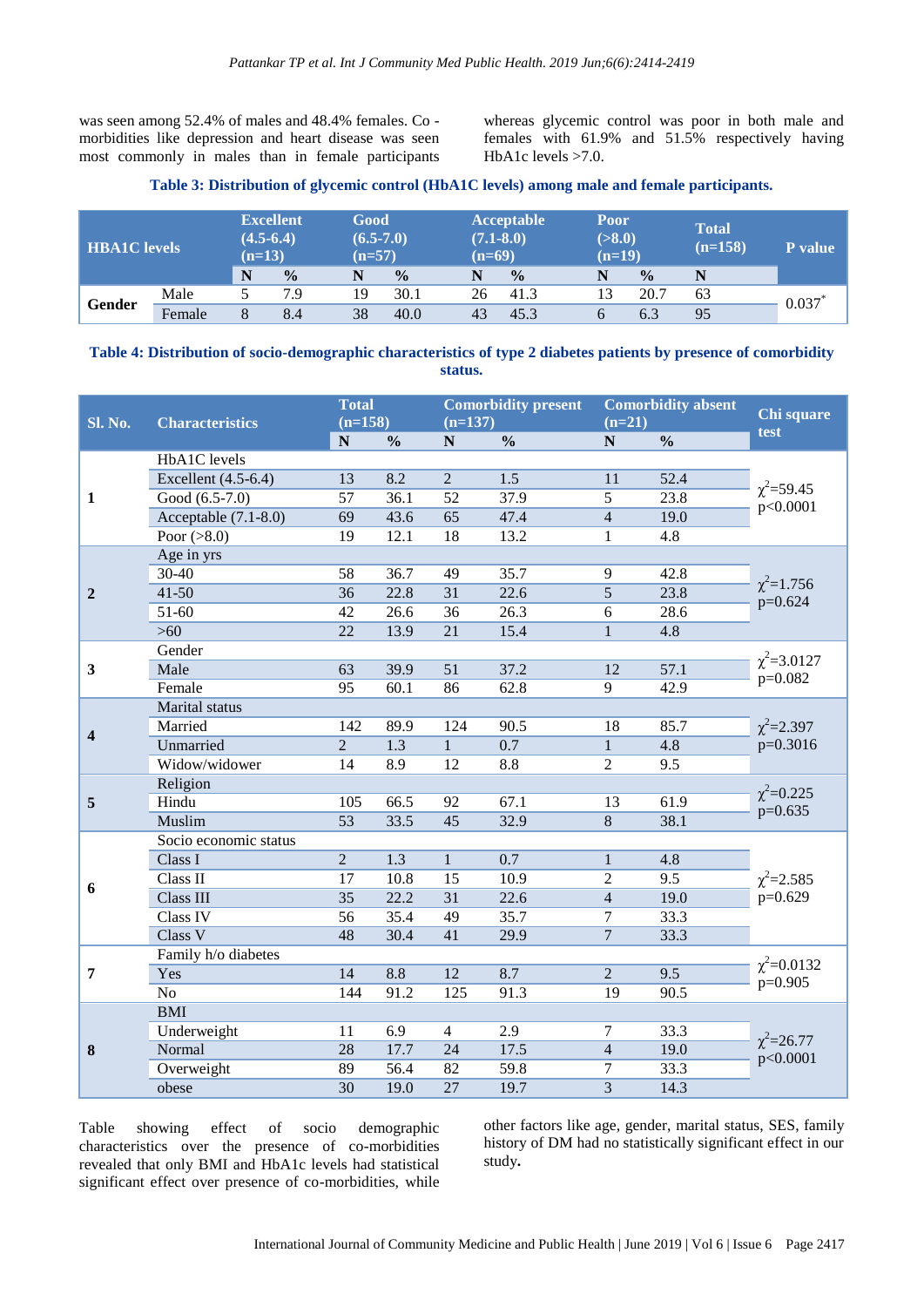

#### **Figure 1: Distribution of comorbidities among known type 2 diabetic patients.**

#### **DISCUSSION**

Our study highlights the widespread co-existence of chronic medical conditions or "co morbidities" along with presence type 2 diabetes mellitus in the study population. 86.7% of the patients either had one or more co-morbidities along with type 2 diabetes mellitus in our study. This finding is similar to the findings from the study conducted in Bhubaneswar which reported presence of co-morbidities in 84% of type 2 diabetics.<sup>8</sup> The co-morbidities assessed were both either directly related to diabetes like neurapathy, renal disease (nephropathy), visual impairment (retinopathy), heart disease (cardiovascular disease) and hypo/hyperglycemia; or not directly related to diabetes mellitus like obesity, hypertension, depression and urinary tract infection. This was an open ended, multiple answer question and after assessing the reply from the participants, these chronic co-morbid conditions were selected. The most frequent co morbid chronic conditions were hypertension, obesity, hypo/hyperglycemia, urinary tract infection and depression. The prevalence of co morbid conditions was higher among males than females, whereas the number of co morbid conditions was higher among females than males. The number of co morbidities was highest in the age group 30-40 yrs. This finding is different from the similar study done by Pati et al where the number of co morbidities was highest in the age group >60 yrs and increased age was found to be a strong predictor for diabetes co morbidity.<sup>8</sup> Where as in our study HbA1c level >7.0 and BMI was found to be strong indicator of co-morbidities among diabetic patients with 60.6% of the participants with HbA1c levels >7.0 had co-morbidities and 79.5% of the participants with overweight and obesity had presence of co-morbidities.

Obesity in our study was found to be most common co morbid condition with 55.9% of the participants suffering from it, another study done by Akholkar et al also reported high prevalence of obesity of 71% among diabetic patients.<sup>12</sup> This finding propose that incidence of obesity is on momentum and it may be independent of diabetic status, although data do suggest tendency of diabetics towards obesity.<sup>12</sup> But small set of population in our study was major drawback.

We found the prevalence of hypertension among diabetics was as high as 47.2%, which was similar in studies done by Yadav et al, Patel et al and Pati et al.<sup>8,13,14</sup> Hence our study findings are in line with prior studies that found a strong association between diabetes and hypertension. Depression among diabetics was found to be 18.8% in our study, which is much low compared to other study done by Das et al.<sup>15</sup>

#### *Limitations*

There are several limitations to this study. Our study population consisted only of diagnosed type 2 diabetics, the absence of undiagnosed diabetics is a limitation, as diabetes is an ice berg disease almost half of the diabetes cases remain undiagnosed till there is manifestation of some complication. Prevalence rates of co morbidity among the undiagnosed diabetes patients will therefore be lower. Secondly, self-reported co morbidity status can be subjected to self-declaration bias.

## **CONCLUSION**

The presence of these co morbidities poses an extra burden on the health care system as well as on the deteriorating health of the diabetic patients as they can lead to various life-threatening complications. This results in extra out of pocket expenditure on the patients. Hence, comorbidities should be taken care of, as and when they develop and their treatment should not be delayed.

*Funding: No funding sources Conflict of interest: None declared Ethical approval: The study was approved by the Institutional Ethics Committee*

## **REFERENCES**

- 1. Ahmed AM. History of diabetes mellitus. Saudi Med J. 2002;23(4):373-8.
- 2. Patlak M. New weapons to combat an ancient disease: treating diabetes. FASEB J. 2002;16(14):1853.
- 3. Genetic basis of type 1 and type 2 diabetes, obesity, and their complications. Advances and emerging opportunities in diabetes research: a Strategic Planning report of the DMICC. Available at: www2.niddk.nih.gov/NR. Accessed on 22 December 2011.
- 4. Azevedo M, Alla S. Diabetes in sub-saharan Africa: kenya, mali, mozambique, Nigeria, South Africa and zambia. Int J Diabetes Dev Ctries. 2008;28(4):101-8.
- 5. GeilNijpels. Epidemiology of type 2 diabetes Type 2 diabetes mellitus ¬Diapedia, The Living Textbook